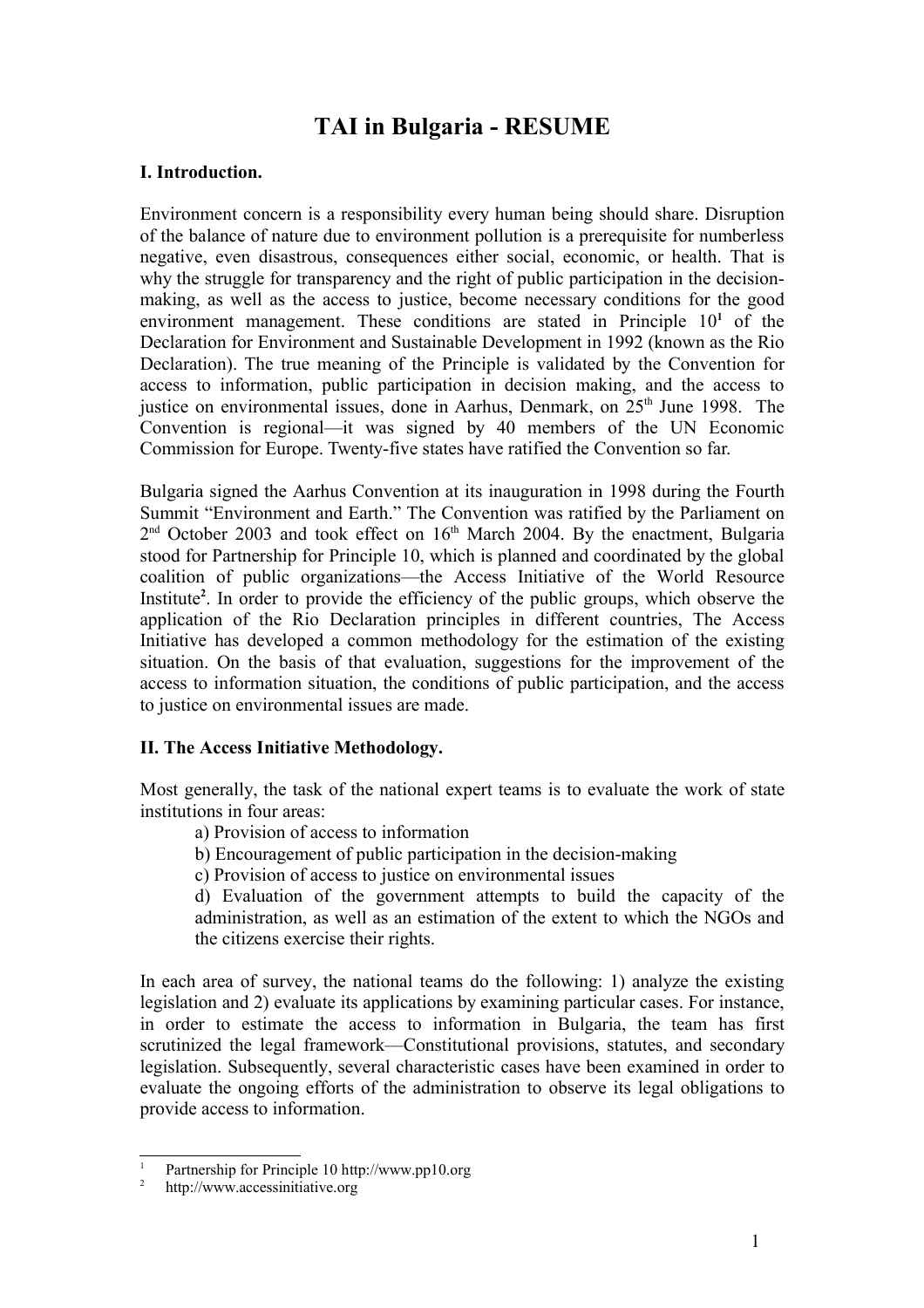Each particular case is assessed by an elaborate system of indicators.**<sup>3</sup>** These are questions with several answers (usually three or four) set in advance. A number between 0 and 100 corresponds to each answer and a higher value of the same indicator for different cases means better implementation of the access principles.

After the valuation of all indicators, each particular case receives a mean percentage score, by which the weaknesses could be easily detected and relevant suggestions for their overcoming could be given.

Detailed description of the methodology is accessible at the web site of The Access Initiative: http://www.accessinitiative.org/pdf/methodology.pdf.

### **III. The Bulgarian team.**

Tthe national team, working on the project in Bulgaria, comprised Alexander Kashumov, Darina Palova, Gergana Jouleva, Kiril Terzijski, and Nikolay Marekov from Access to Information Programme and Petar Radev and Stoyan Yotov from "Borrowed Nature" Association. Diana Bancheva (AIP) worked on the English version of the current resume.

Access to Information Programme (AIP)<sup>4</sup> was founded on 23<sup>rd</sup> October 1996 in Sofia by journalists, lawyers, sociologists, and economists, determined to contribute to the establishment of informed public opinion by promoting the right of information; by encouraging the search for information through public education in freedom of information principles; and by working for the transparency of the institutions of the central and local government.

AIP cooperates with a developed network of journalists, who look for cases of information denial in 26 towns; systemizes and analyzes unlawful denials of information—more than 2000 cases; provides legal help in individual cases; observes the practices of information provision and gives recommendations for their improvement; makes suggestions for the improvement of the access to information legislation to government and municipal institutions; clarifies the right to access to information through the media; organizes workshops, seminars, and conferences on the problems related to the free access to information; develops publications and releases information in the media. AIP is a founder and a member of the International Network of Freedom of Information Advocates (FOIANet<sup>5</sup>).

*Borrowed Nature (BN)* is a Bulgarian environmental organization founded in 1992. Its mission and long term objectives are committed to the increase of public information about environmental issues and human development; the promotion of new value system, based on the principles of sustainable development; the investment in human resources through education projects and release of information; the adoption of the European and world standards of environment protection, sustainable development and public participation by the Bulgarian civil organizations and the society; the efficient use of material and energy resources; the transformation of the

<sup>3</sup> CD-ROM *Assessing Access to Information, Participation, and Justice for the Environment: A Guide*. The Guide describes the methodology and includes more than 150 research questions designed to measure law and practice in the relevant areas.

<sup>4</sup> http://www.aip-bg.org

<sup>5</sup> Freedom of Information Advocates Network http://www.foiadvocates.net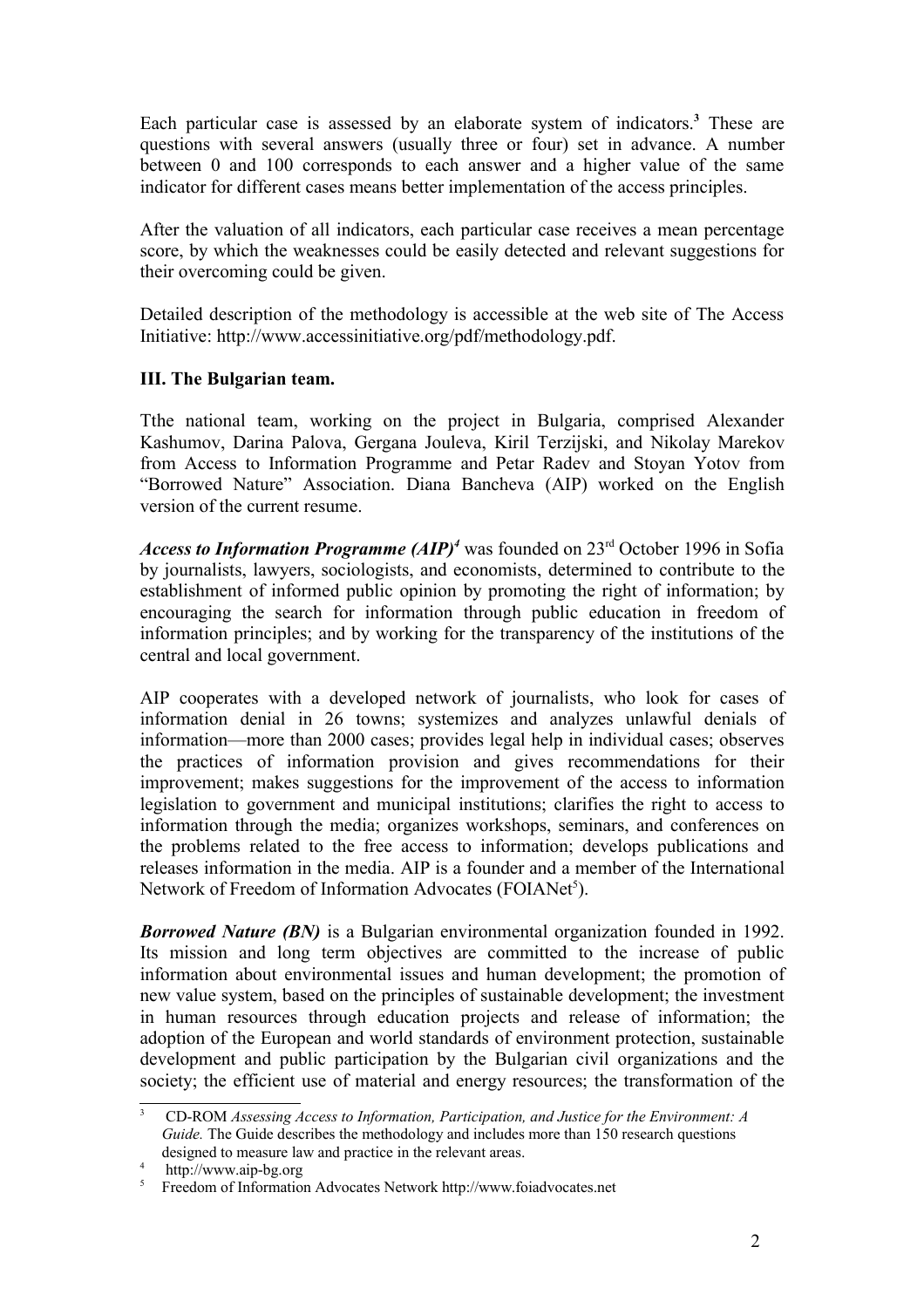production and consumption models; the active collaboration at a local level between civil organizations, businesses, and government authority.

The following experts took part in the development of the report:

- Alexander Assenov, Black Sea Center for Environmental Information and Education, *Oil* c*ontamination of Varna sea waters and the coastal area as a result of accident with the Moon Lake cargo ship*;

- Petar Penchev, president of the National Movement "Ekoglasnost"-Montana, *Destruction of SS-23 engines at the village of Gabrovnica (obsolete armament of the Bulgarian Army)*

- Yurij Ivanov, president of Civil Association "Public Barometer"-Sliven, *Water facilities in Sliven.*

### **ІV. Access to Information. Legal Framework.**

The access to information is granted by article 41 of the 1991 Constitution of the Republic of Bulgaria.

**1. The Access to Public Information Act.** The access to public information has been regulated in details by the adoption of the Access to Public Information Act (APIA) in 2000. It stipulates that every Bulgarian citizen, foreigner or a person without citizenship, as well as every legal body, has the right to request access to information and to obtain such an access.

The APIA brought in obligations for the government institutions to publish actively particular categories of relevant information of public interest. Under the APIA, representatives of the executive, legislative, and judicial authority should provide access to information not only by request, but also on their own initiative. This requirement is related to information that has been collected or revealed through the activities of the particular institution and that could prevent from any life, health, or safety damages; could refute corrupt information dissemination; would be of particular public interest; or should be disclosed by the effect of another law.

Under the APIA, anyone can request access to information, verbally or in a written form, and the access to public information is free of charge. The requester covers only the expenses for the preparation of the information in the requested form.<sup>6</sup> Decree No10 of 2001 of the Minister of Finance determines the fee for the requested information according to its type.

**Limitations to the right of access to information.** The adoption of the Protection of Classified Information Act (PCIA) and the Protection of Personal Data Act (PPDA) in 2002 completed the legal framework for the exemptions to the right of access to public information. Unfortunately, the Bulgarian legislation does not provide for a balancing between the right of information and its limitations in every particular case, i.e. it lacks the so-called triple test. As a result of that legislative weakness, information that is publicly valuable under the APIA and according to international standards and that should be disclosed on government initiative since it could save

 $\overline{6}$  The possible forms of information release are: information check up, verbal check up, hard copy, electronic copy (article 25, AIPA)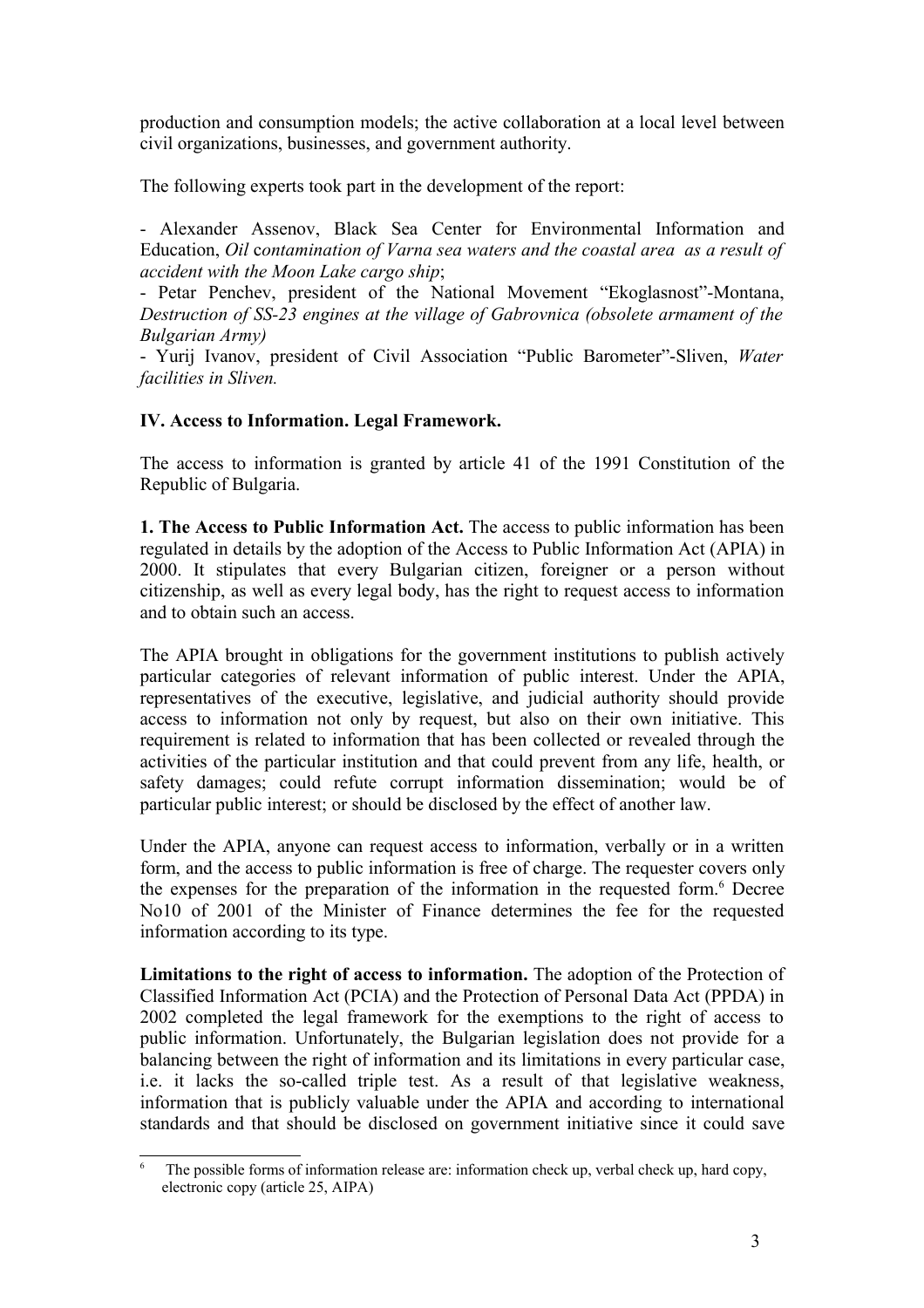people and their property from harm might be classified.

**2. The Environmental Protection Act (EPA).** The special act that initiated regulations for the right of access to environmental information in Bulgaria was adopted in 1991. The current Environment Protection Act was promulgated in the State Gazette, issue 91,  $25<sup>th</sup>$  September 2002. Despite the declaration that its adoption was necessary for the implementation of the international standards, the act was, essentially, a step backward on the way to the establishment of those standards related to the access to information, public participation and access to justice.

The current EPA impedes the access to environmental information in several ways:

- The number of the entities obliged to disclose information by request has been reduced;
- Part of the obligations for active provision of access to information has fallen off from the bound subjects<sup>7</sup>;
- In cases of pollution, industrial accidents, etc. no special means of information disclosure have been determined;
- Additional limitations to the right of access to information have been introduced /including state, official, or production secret, prescribed by law; intellectual property; personal data and denial of a third party, which might be affected by the disclosure of information, and which is not legally bound to provide that information/.

For the provision of access to environmental information, the EPA directs to the procedure stipulated in the Access to Public Information Act.

The EPA specifies three types of environmental information—available raw information, available processed information, and deliberately prepared information. The access to the available raw and the processed environmental information is charged under the APIA. The price of the deliberately prepared information is determined for every particular case.

Bound to provide environmental information are:

- § The central and regional executive institutions, which collect and dispose of environmental information. These are the Ministry of Environment and Water (MOEW), the Regional Inspectorates of Environment and Water (RIEW), Executive Environment Agency (EEA), the Basin Directorates, the mayors, and the regional governors.
- § Other entities and organizations, which administer parts of the consolidated state budget and collect and dispose of environmental information. For instance, the National Center for Agrarian Studies, The Nuclear Regulatory Agency.

#### **V. Access to information. Practices (accidents, environmental reports, and selfmonitoring).**

### **1. Accidents.**

In that part, the quality of the collected and provided by the competent bodies environmental information in cases of accident pollution is evaluated.

 $\overline{7}$  For instance, the important obligation for public information in case of environment pollution was removed (article 13 of the old EPA)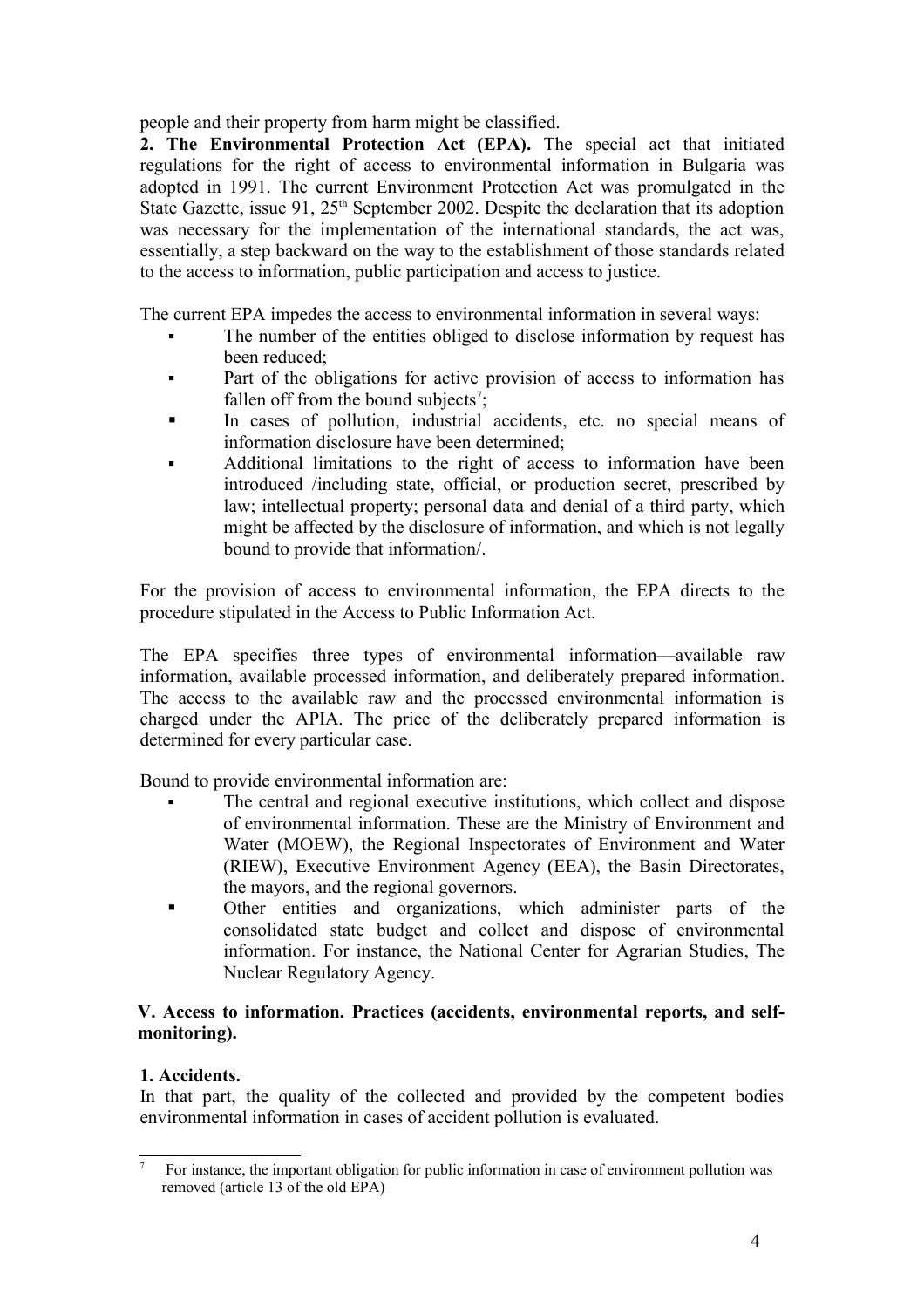#### **Common legal framework**

Upon accidental and other pollution, the entities, which have breached the law, **8** as well as the bodies responsible for its observation, are obliged under the EPA to immediately inform the competent bodies, **<sup>9</sup>** which in turn are obliged to notify immediately the Ministry of Health and the public about the pollution and to suggest measures for the protection of human health and property.

#### **Cases**

Three cases of accidental pollution have been examined in the course of the current survey. After setting out the relevant legislation and a short history of the case, a final assessment is made along with the methodology provided by the Access Initiative.

*А. Oil* c*ontamination of Varna sea waters and the coastal area as a result of accident with the Moon Lake cargo ship, September 2002.*

#### Legal framework

The Law of the Sea areas, internal waters and ports of the Republic of Bulgaria<sup>10</sup> lacks a special clause for oil pollution. The main body of the Law related to that is the article 56 regulation, according to which, the Ministry of Transport and Communications, together with the interested institutions and organizations, takes the necessary measutres for the prevention, limitation and the elimination of the danger in cases of an accident, or any average in the sea areas of the country. The environmental protection of the sea is a responsibility of the "Sea Administration" Executive Agency, which is subject to the Minister of Transport and Communication.

#### **History**

On 30 September 2002, due to strong wind, the cargo-carrying ship Moon Lake, which was on a roadstead near the Varna Port, was thrown over the cliffs in the area of a secret military unit. A committee, appointed by the head of the Regional Directorate of the "Sea Administration" Executive Agency, was formed. A successful operation for the prevention from oil flood was initiated by the Navy Forces. The contaminated waters around the ship were dipped up. The outflow of wastewaters from the ship was found. The captain was fined for the outflow.

#### Evaluation

- Although the information was not particularly detailed, at least the key technical events in the course of the average development reached the public in time. The limited sources of information did not discourage the media to seek data and to cover the major stages.
- At the same time, the potential long-term consequences were not considered. No information was disclosed about health and environment impact. No analysis, examination, or working reports of the particular institutions were accessible on Internet or paper. There was no information about completed investigation. The

<sup>8</sup> See art. 109, par. 4 and art. 125, par. 3 from EPA, Chapter VІІ "Prevention and limitation of industrial pollution".

<sup>9</sup> Regional governors, mayors, RIEWs, Basin Directorates, the Civil Defense State Agencies, and upon changes of the radiation situation—the Nuclear Regulatory Agency

<sup>&</sup>lt;sup>10</sup> The Law was promulgated by the Gazette, issue 12, Feb. 11, 2000, last amendment-issue 70, August 10, 2004; will be implemented January 1, 2005.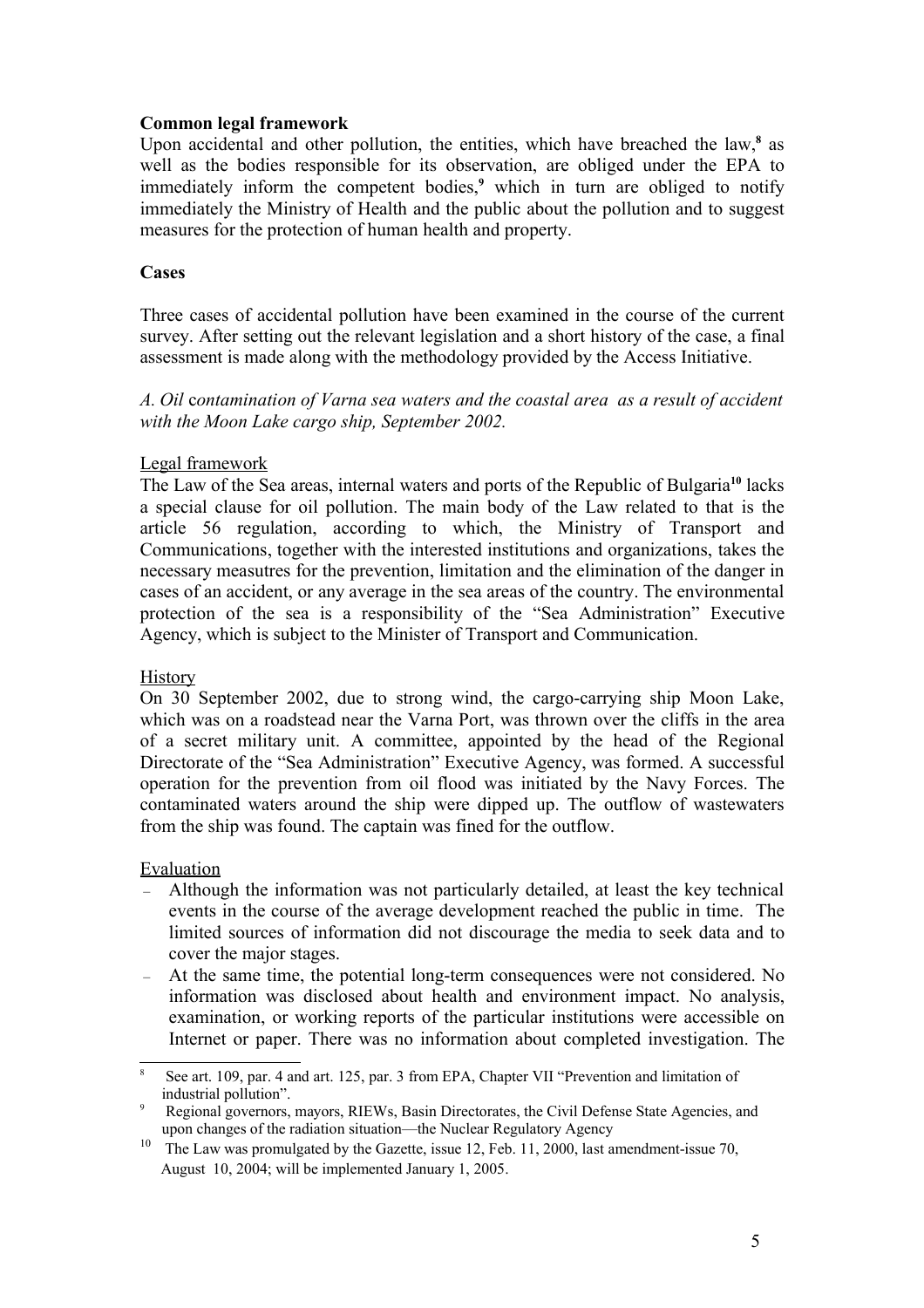only efforts of the responsible entities for information disclosure were limited to the standard press releases in a more than laconic form.

# *B. Forest Arson in National park "Pirin", Razlog, July 2003*

### Legal framework

According to the Law of the Forests, the entities, responsible for fire extinction and forest protection from fire, are the National Forestry Agency (NFA), which is subject to the Ministry of Agriculture and Forestry (MAF), as well as the regional departments of NFA—the Regional Forest Agencies (RFA). The Ministry of Environment and Water (MOEW) is the body that organizes and supports the fire precaution activities in the enlisted forests and the protected areas. The mayors and the regional governors inform the local population about fires in their entrusted regions.

There are no regulations in the legislation, which prescribe the evaluation of health or environment risk in cases of fire.

#### **History**

The conflagration in the National park "Pirin" in July 2003 was considered as one of the most serious environmental accidents in Bulgaria. At the same time, it was widely discussed and effectively covered by the media. The main reason for that was that besides the fire itself, the accident comprises a military helicopter crash, which took part in the anti-fire operation, and whose four-member crew died. It was found out that the fire had been deliberately set. The helicopter crash was caused by technical or weather factors.

### Evaluation

- The information was very well disclosed in the Internet. At the time of the accident, the media was well informed as well.
- The information in the investigation reports was not satisfactory. MOEW and MAF disclosed reports on wood loss only. No analysis and evaluation of the overall environment and health consequences were made.
- More detailed reports were developed by the Ministry of the Defense and the Ministry of the Interior about the helicopter crash and the death of the crew.

MOEW, MAF and their subordinate units should follow the example of the Ministry of the Defense and the Ministry of the Interior and make efforts for the preparation of detailed and timely environment reports upon accidents of national magnitude. These institutions should also take measures for the improvement of the transparency during the investigation of such cases, especially in national parks.

#### *C. Contamination of Struma River by a big pig-breeding farm in Blagoevgrad, July 2001.*

### Legal framework

Under the Waters Act, the Minister of the Environment and Water, the Basin Directorates, and the Minister of Health execute the control over the waters, the water facilities and equipment. Upon accidents of water pollution, the owner or the entity, using the equipment that has become source of contamination is obliged to take the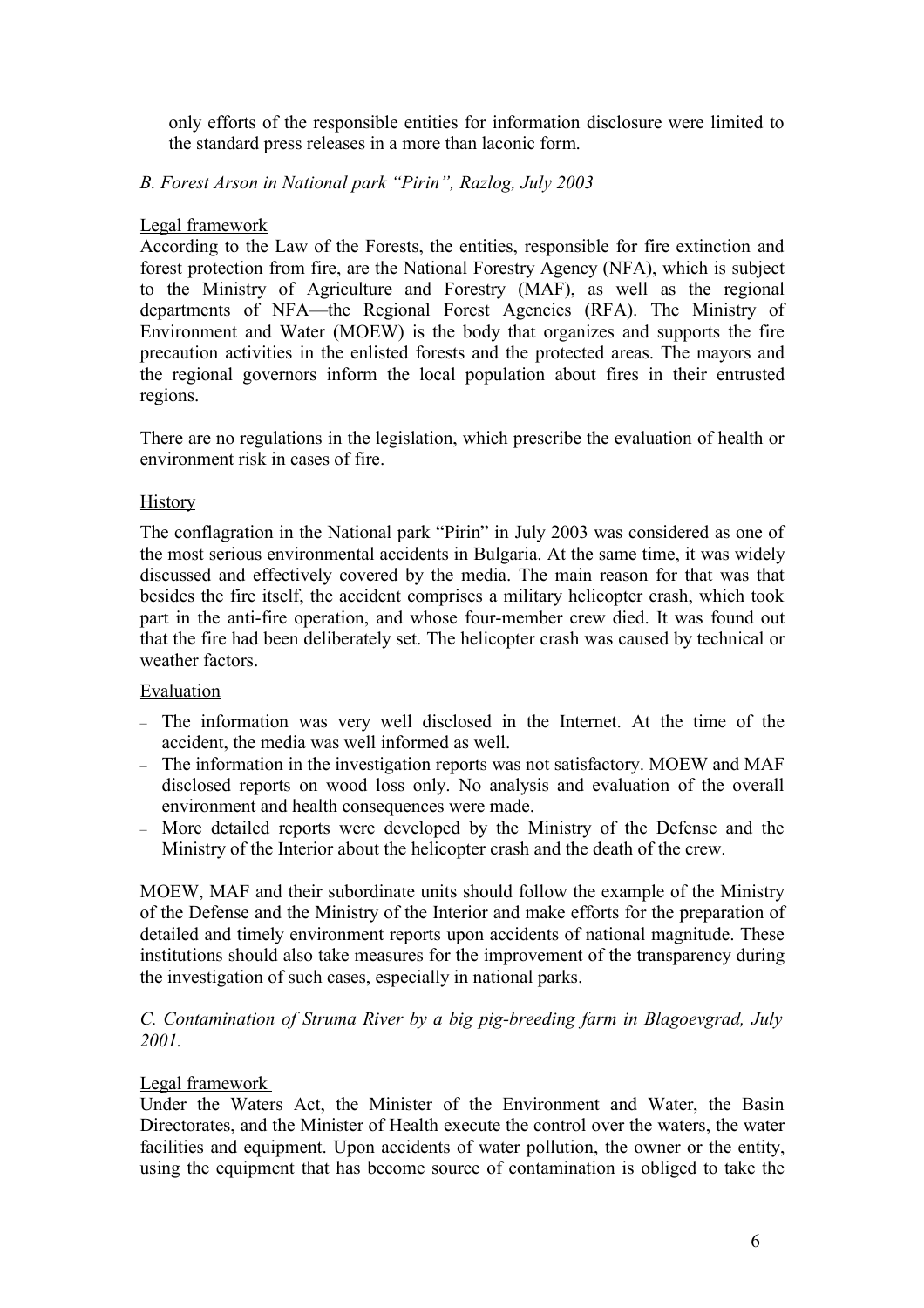necessary measures for the restriction and elimination of the consequences of the pollution under an accident plan drawn beforehand and to inform immediately the Basin Directorates and the Civil Defense State Agency.

There is no clear distinction between the functions and the capacity of the RIEWs and the Basin Directorates in relation to the protection and governing of the waters in cases of accidental and sudden pollution of water facilities.

### **History**

For a night, in July 2001, around 1000 cubic meters fecal liquid wastes were unlawfully thrown in Struma River from the pig-breeding farm of "Kembarow-MM-5" Ltd., situated near Blagoevgrad. The farm's activity comprises industry of closed cycle of processing, including butchery (one of the biggest industries in the Balkans, breeding 35-40 thousand pigs).

#### Evaluation

- Good results, concerning the information in the media after the accident. Satisfactory results for the information availability in the Internet, as well as the public information at the time of the accident.
- Comaratively satisfacory was the quality of the information in the investigation environmental report, which, however, did not contain analysis of the health cnsequences. Unsatisfactory or even negative were the results for an investigation environmental report in the Internet, as well as the range of the public, who had access to it.
- No paper information for public release was prepared by RIEW Blagoevgrad connected not only to the particular accident, but also to the total work of the **institution**

It follows then that RIEW Blagoevgrad should make efforts for the expansion of the transparency at the investigation of environmental accidents. It is necessary that RIEW Blagoevgrad develops a working web site and should start the publishing and spreading of simple paper information materials.

### **2. Permanent monitoring.**

The value of the collected and disposed by the competent bodies information about the quality of the drinking water and the atmospheric air, obtained by permanent monitoring, is evaluated in that section.

#### **2.1. Drinking water monitoring.**

### **Legal framework**

The main control functions, related to the quality of the drinking water, are assigned to the Hygiene-epidemic Inspectorates (HEI) at places where they have the responsibilities of special branches of the State Sanitary Control. The quality of the drinking water in the country, provided and sold to the consumer through the water conduit, under the active legislation,**<sup>11</sup>** is examined "at the entry" by the regional departments of HEI. Water provider companies carry the responsibility for the quality of the water as a product, "at the exit." In case of potential health danger, the

 $\overline{11}$  Regulations for the application of the People's Health Act; Regulations for the structure and activity of the HEI; Order № 9 from 16 March 2001 by th Health Minister, the Minister of the Regional Development and Public Works, and the Minister of the Environment and Water.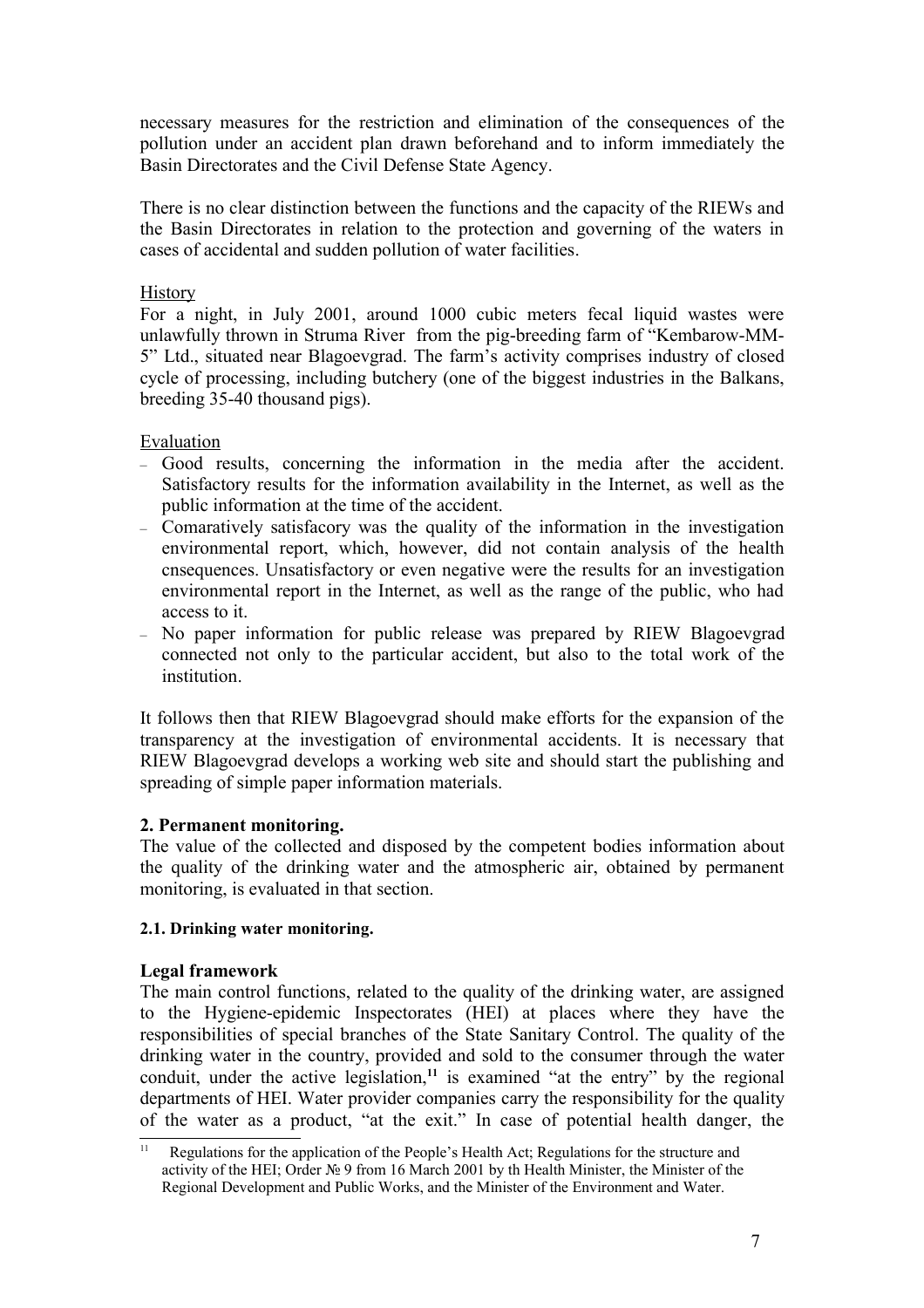controlling bodies should prohibit and limit water usage, as well as inform the consumers for the activities.

#### **Cases**

The quality of the information about the characteristics of the drinking water and the atmospheric air, collected through permanent monitoring and disclosed by the competent bodies, is analyzed on the basis of the activities of HEI-Blagoevgrad and HEI-Sofia.

#### *А. HEI-Blagoevgrad*

The quality of the drinking water in Blagoevgrad is controlled by regular measurement of all parameters (physical, chemical, microbiological, and radioactive), which is a guarantee for its high quality. The information is highly relevant since some parameters (chemical content, for example) are disclosed every second day on the basis of just measured values. The period for the microbiological components measurement is five days, for heavy metals—a month.

The public access to the data concerning the quality of the drinking water is free of charge. There is no Internet access to such kind of data since HEI Blagoevgrad has not developed its web site yet. However, such a project is under progress and the problem will soon be solved. No printed information is available. HEI Blagoevgrad periodically discloses information about the quality of the water to the media. That information reaches the public in a comprehensible press release form.

#### *B. HEI Sofia-district*

HEI Sofia-district permanently monitors 413 central water sources. The monitoring is accomplished by more than 800 checking stations, which monitor 13 indicators. Once a year, more frequently in large populated areas, HEI monitors a bigger number of indicators.

The information from the monitoring of the drinking water is archived in a data base for five to ten years. HEI discloses information periodically only to the Bulgarian Telegraph Agency (BTA). It is about the number of the completed checks and statements drawn. No information about the results from the measurements is provided. Citizens can get information about the quality of the drinking water by phone calls to the HEI, if they suspect pollution. There is no information that HEI Sofia-district performs its duty to prepare annual reports on the completed monitoring.

### **2. Air Monitoring.**

#### **Legal framework**

Under the Clean Air Act (CAA) from 1996, the Minister of the Environment and Water and the executive director of the Executive Environment Agency (EEA) are the competent bodies on a central level, while the municipality mayor and the head of the Regional Inspectorate of Environment and Water (RIEW) are responsible on a local level. Order No 7 from 3 May 1999 by the Minister of the Environment and Water and the Health Minister defines in details the procedure for the measurement, registration, processing and preservation of the data from the monitoring of the air.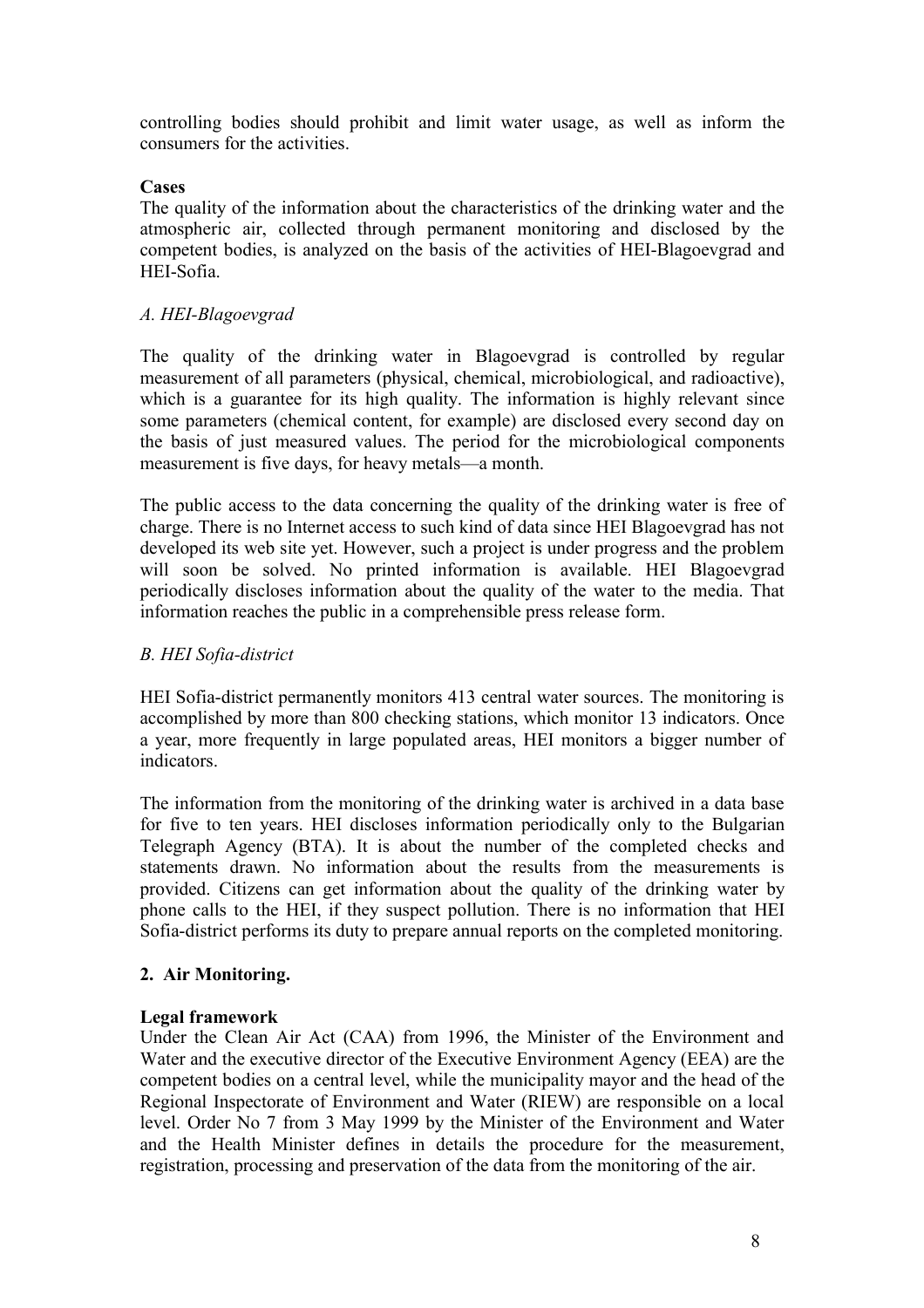The National System of Observation, Control and Information about the Environmental Conditions, which is governed by the EEA, oversees the quality of the air. The information is declared state property and is preserved in the MOSW and its subordinate bodies. The access to the information, collected through the monitoring of the air, should be published in official bulletins and should be free of charge for everybody.

#### **Cases**

#### *А. Air monitoring in Blagoevgrad.*

All parameters of the air in Blagoevgrad are regularly checked by RIEW Blagoevgrad, which is a guarantee for its high quality. The information is immediately submitted to the EEA. Information about over-limited values of the air components, as well as the causes and the sources of these abnormal values, is accessible at the web site of the EEA. The access to the reports on the air quality is comparatively good. They are accessible at three places—RIEW Blagoevgrad, Blagoevgrad Municipality and the EEA.

A functioning web site of the RIEW Blagoevgrad should be developed as soon as possible.

#### *B. Air monitoring in Sofia.*

The quality of the air in Sofia is controlled by the Executive Environment Agency (EEA) through nine measuring stations. Four of them work at automatic regime and five are manually operated. The pollutants are measured: dust, lead aerosols, sulphur dioxide, nitrogen dioxide, carbon dioxide, hydrogen sulphide, phenol, fine dust particles, and ozone. The information is imparted by the EEA through an everyday bulletin about the **state** of the air. The bulletin is accessible on the web site of the Agency. The latter also prepares a similar quarterly bulletin and annuals. **12**

The relevant information that is covered by the everyday bulletin is too scarce. It contains data about the registered results for the over-limited values of the observed parameters and occasional information about the conditions, causes, and sources of pollution for the last 24 hours only. The everyday bulletin has no printed form. The EEA does not provide information to the media about the quality of the atmospheric air in Sofia on its initiative.

The access to the results from the monitoring (the raw information) is provided by the EEA under request. A requirement for the applicant to explain what he needs the information for is unjustifiably stipulated. At the same time, the daily protocols from the measurements are publicly exposed every Thursday of the month.

### **3. State of environment reports in Bulgaria—the Green Book.**

### **Legal framework**

 $\overline{12}$  The quarterly bulletins contain summary information about the state of the air determined by the measured pollutants and after a comparative analysis of the air in other populated areas.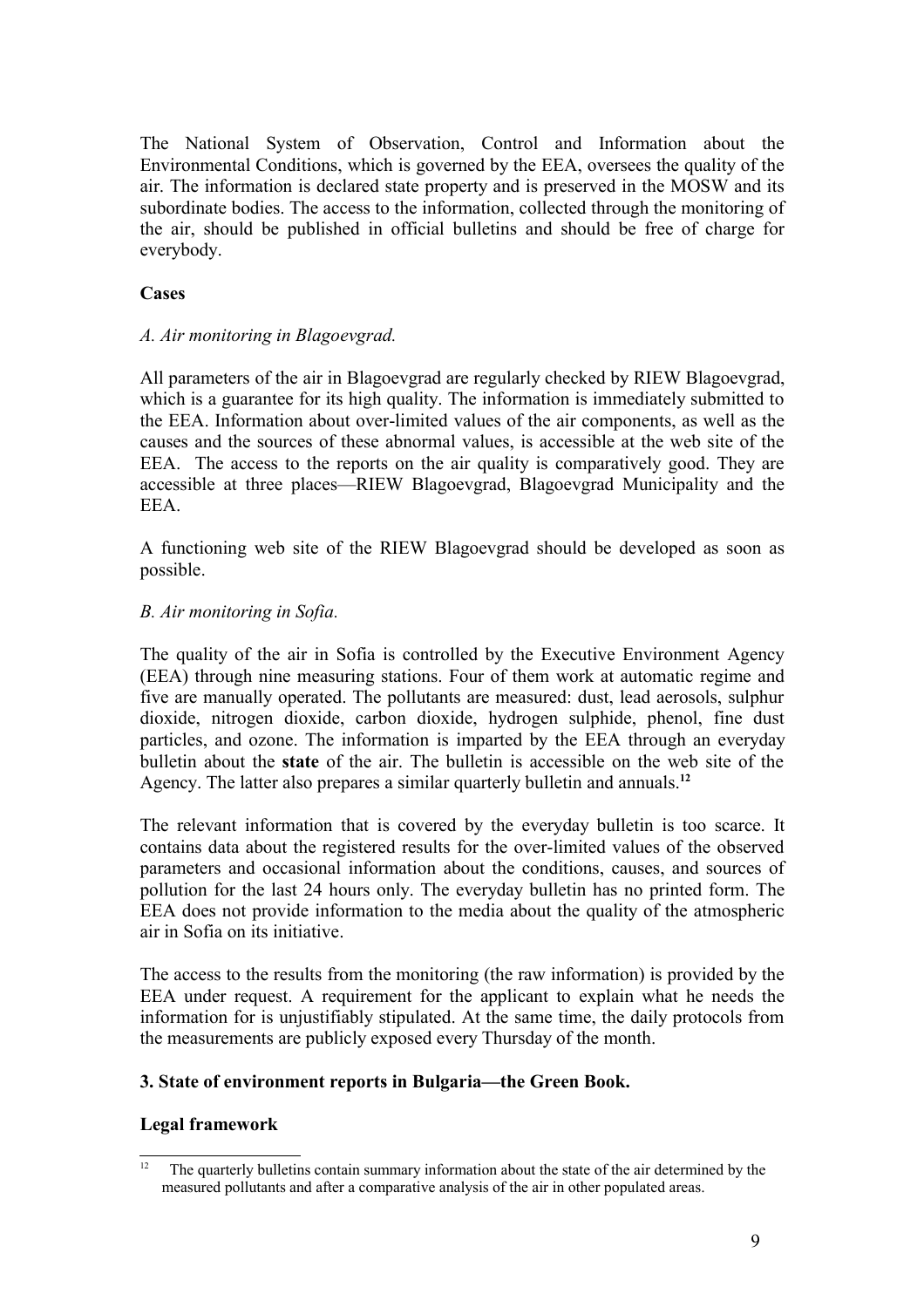Under the Environment Protection Act, the National Assembly adopts a report on the environmental conditions, developed upon the suggestions of the Minister of the Environment and Water. It is published as a yearbook on the web site of the Executive Environmental Agency (EEA). The purpose of the report is to inform the public about the state of the environment, the tendencies, and the dynamics of the changes in comparison to previous years. It presents the existing problems and those that have been resolved, as well as initiated legal and administrative environment measures and projects. The reports on the state of environment of 1998, 2000, and 2001 are accessible on the EEA web site.

# **The State of Environment Report on the 2001**

A team of MOSW and EEA experts developed the Report. It contains information provided by the National Automated System of Environment Monitoring (subordinate to the EEA), the National Statistics Institute, the Health Ministry, the Ministry of Agriculture and Forestry, the Ministry of Regional Development and Public Works, the National Agency on Energy Efficiency. The Report has four main parts:

- State of environment and natural resources;
- Mechanism of the policies;
- Impact of the industry on the environment;
- International cooperation.

The attempts of the administration to provide the reports for a media disclosure are unsatisfactory. Furthermore, the information is not presented in a comprehensible way to the common public.

#### **4. Self-monitoring.**

#### **Legal framework**

Under the EPA, there are bodies, prescribed by law,**<sup>13</sup>** which develop plans for selfmonitoring consistent with a number of stipulated requirements in the permission or the environmental impact assessment (EIA). Upon approval, the competent institutions—the Minister of the Environment and Water and the head of the respective RIEW—define the information that the bodies performing self-monitoring are bound to provide, as well as the order and the way by which they have to provide it. The data from the observations and the assessments made as a result of selfmonitoring should be given to the National Automated System of Environmental Monitoring (NASEM). These results become basis for the execution of control and sanctioning in cases of law violation. Under the EPA, the data should reach the public through the publications in the quarterly and annual bulletins.

#### **Cases**

### *А. "Himko" Ltd. – Vratsa*

We requested RIEW Vratsa to provide a paper copy of the approved plan for selfmonitoring of the chemical plant "Himko" Ltd., as well as information about the results from the monitoring, which "Himko" Ltd. was obliged to give to NASEM. We also requested information about the order and ways in which it was bound to provide the results.

<sup>&</sup>lt;sup>13</sup> The Waters Law, the Air Purity Act, the Underground resources Act, the Litter Government Act.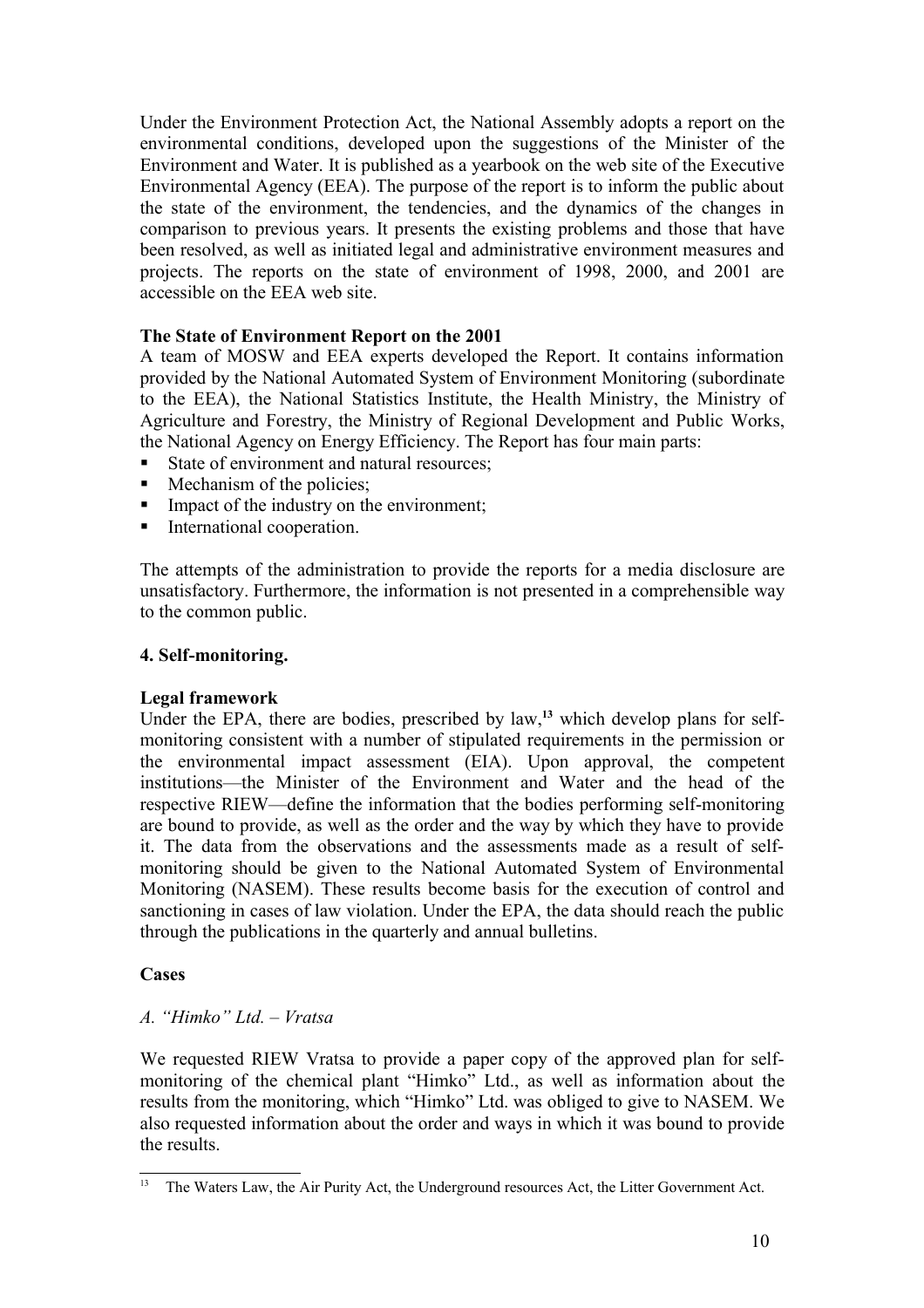The RIEW imparted a copy of 10 pages of the Self- monitoring plan of "Himko" ltd.- Vratsa, accorded with RIEW Vratsa and the EEA. It contained description of the production process and the raw materials in use of "Himko" Ltd. Occasional self measurements in cases of harmful air and water emissions were presumed.<sup>14</sup> The Plan did not contain information about data obtained from self monitoring. Consequently, information from the self- monitoring of "Himko" Ltd. was not included in NASEM.

# *B. NPP "Kozloduy" Plc.*

We requested RIEW Vratsa to provide a paper copy of the approved self- monitoring plan of NPP "Kozloduy" Plc., as well as the results from the monitoring that should be given to NASEM. RIEW did not provide the self- monitoring plan, but information about the existence of accorded programs between the power plants and the competent environmental bodies, along with their capacity.

The self- monitoring plan of NPP "Kozloduy" encompasses monitoring of a depot for non-radioactive and production wastes, as well as monitoring of water emissions. The data are transmitted by eight local monitoring stations. The results are updated in one hour. The information is retranslated to the EEA.

Reference to the web sites of the Nuclear Regulatory Agency (NRA) and the EEA has proven that a National Automated System of Permanent Radiation Control was established in Bulgaria in 1997. In 2001, the unification between the National Automated System of Permanent Radiation Control and the Automated System of External Radiation Control of NPP "Kozloduy" was completed. Thus, the Unified Information System of Radiation Monitoring was created. The data obtained from the national System of Radiation Monitoring and prepared according to the relevant evaluations are published in a concise form in the quarterly and annual bulletins on the state of environment, accessible on the EEA web site.

### *C. Water facilities in Sliven*

The case provided by the president of the Civil Association "Public Barometer"-Sliven is examined. The Association has been on alert for the last three years since there is no relevant information about the quality of the water, despite its high cost, after the water conduit was given for concession to private associations.

# **VІ. Public participation.**

### **Legal framework**

# **А. Common legal framework prescribing the public participation in the decision making related to environmental issues.**

Under the EPA, public participation and transparency of the decision making are major principles for the protection of the environment.

 $\frac{14}{14}$  It is noted in the plan that the measurement stations are approved by the RIEW Vratsa and are along the prescriptions of art.12 of Order No 6 for the order and way of measurement of harmful air emissions.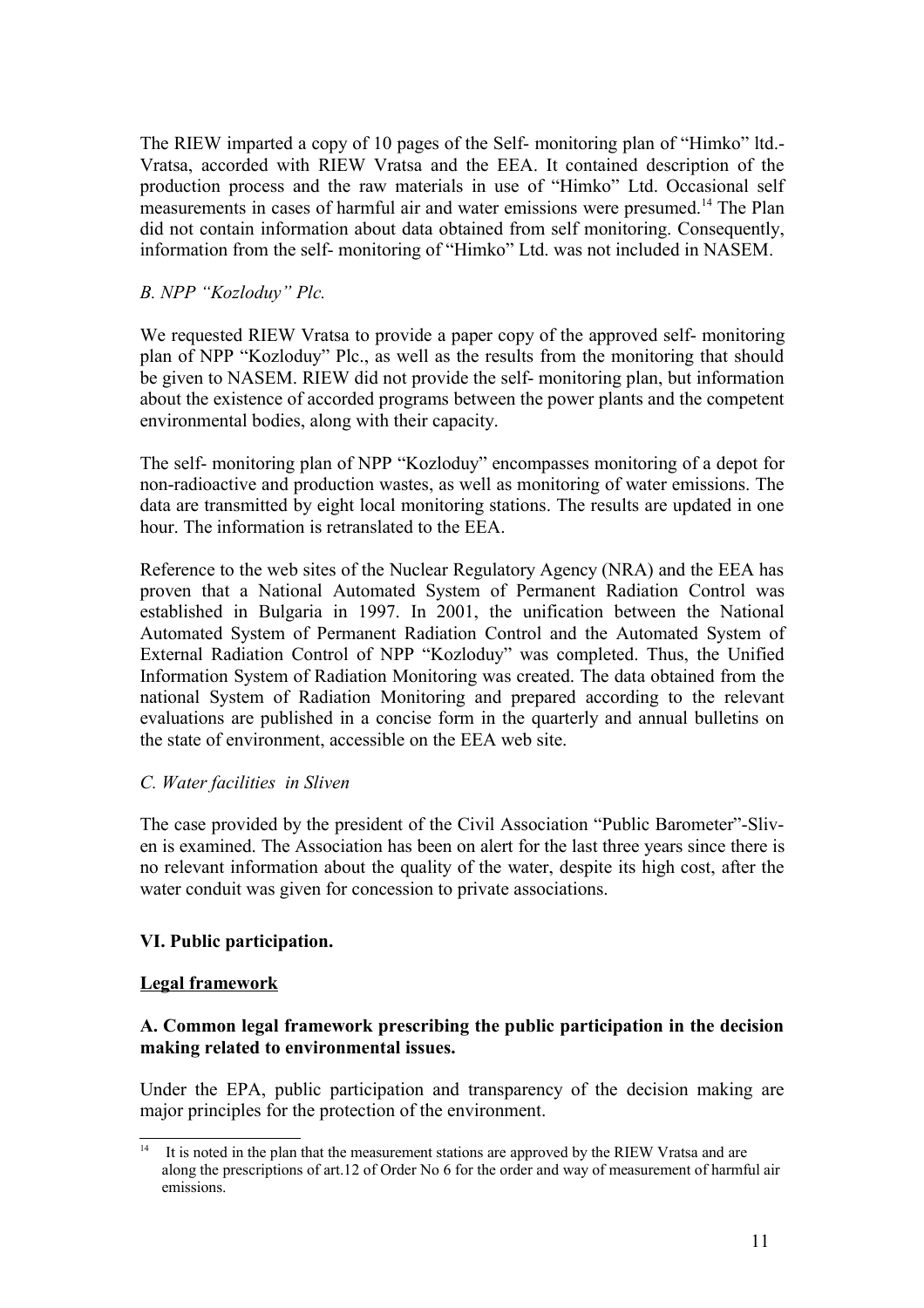#### **1. Direct public participation in the decision-making.**

The sessions of the National Assembly are open under the decree of article 82 of the Constitution of Republic of Bulgaria. The second sentence of the decree prescribes that some sessions could be closed under a decision of the Assembly. Almost the same is the decree of article 28, paragraph 1 of the Local Self-government and Administration Act (LSGAA), under which the sessions of the municipal council and its committees are open. Both decrees have the same weakness. The presumptions for a closed session decision are vaguely stated, without any reference to the types of interests it might be meant to protect. A National Assembly Regulation decrees that the sessions of the permanent commissions,**<sup>15</sup>** which discuss legislative projects and statutes, are open. It presumes that some sessions of the National Assembly are broadcasted on the national TV or radio.

#### **2. Public participation in the legislation.**

The new article 2 of the Legislation Act, enacted December 18, 2003, obliges the competent bodies to inform the entities which are obliged or limited under a newly adopted act since they could file suggestions or objections during a period of time no shorter than a month. The Organizational Regulation of the Council of Ministers contains the same article, which does not oblige the ministers but gives them the capacity to organize public debate or discussion on the development of a bill or legislation of public interest.

#### **3. Public participation in the adoption of administrative regulations.**

Such kind of public participation is stipulated only in the Energy Act, under which the State Commission on Energy Regulation is created. One of the obligations of the Commission is the organization of public debate on the preparation of common administrative acts, related to energy issues of public concern.

#### **B. Public participation in policies, strategies, plans, or programs related to environmental issues. Environmental Assessment.**

Public participation in the approval of a plan or program that would have an impact on the environment is granted under the EPA as the citizens' right to take part in public debates on the possible environmental consequences of an implemented plan or program (art. 81, par. 1). These plans and programs undergo an environmental assessment simultaneously with their preparation or approval by state institutions. The competent bodies, whose evaluation completes the environmental assessment, are the Minister of the Environment and Water or the head of the respective RIEW. The evaluation is issued on the basis of an environmental assessment report, developed by registered experts. The prescription under the EPA, which does not foresee environmental assessment of plans and projects connected with the national defense and security, is amazing.

*The Regulations for the preparation of environmental assessment*, adopted by the Council of Ministers on 24 June 2004, stipulate the procedure in details. Under the Regulations, the environmental assessment is ever obligatory<sup>16</sup> for certain plans and

<sup>15</sup> In the current National Assembly the permanent commissions are 21 - art. 17, par. 2 Regulations for the organization and activity of the National Assembly.

<sup>16</sup> The plans and programs, which are legally bound to undergo an environmental assessment, are prescribed under article 85, par. 1 of the EPA. They are described in details in Appendix No 1 of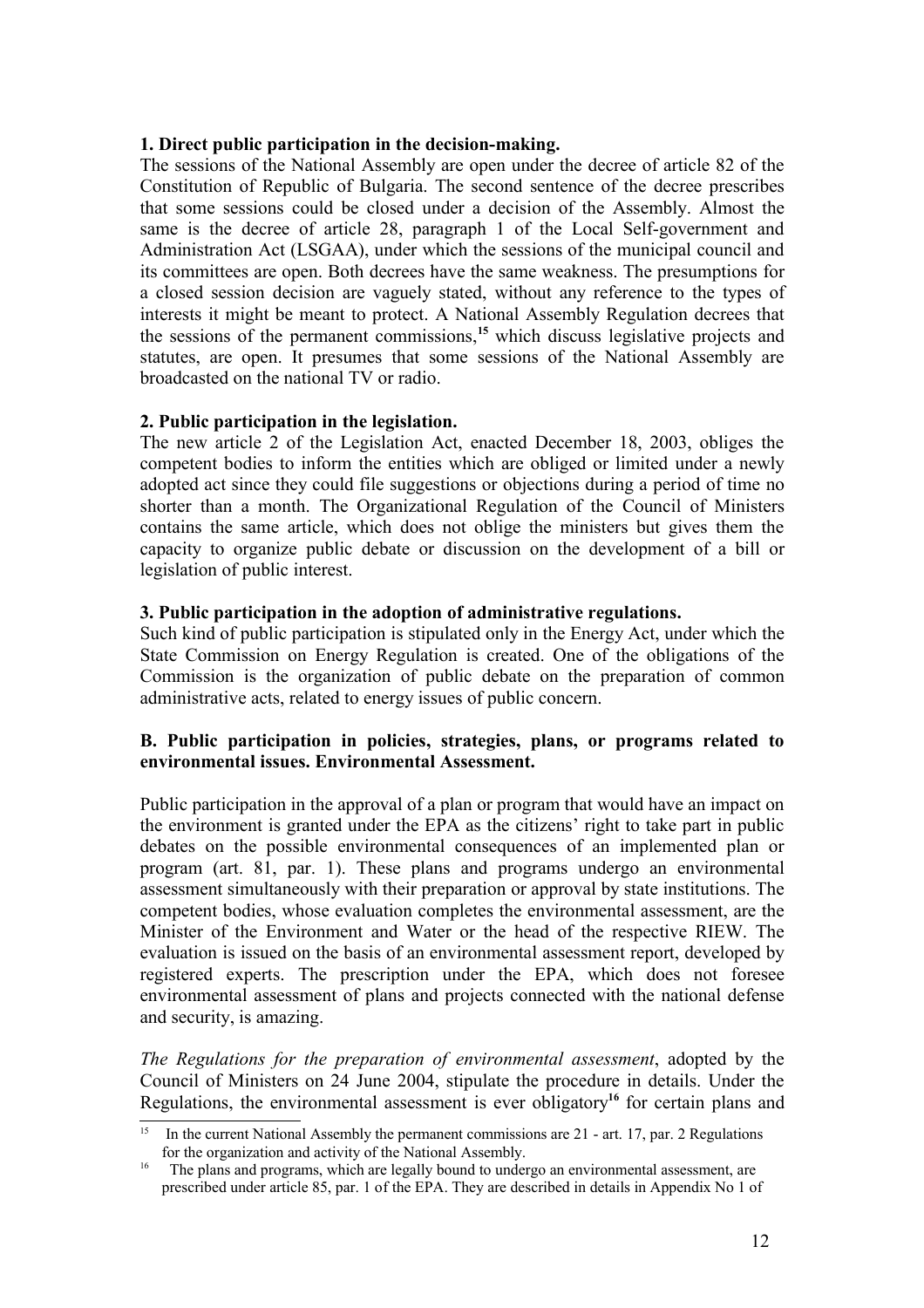programs. In all other cases, an assessment by the competent bodies is completed.

The citizens take part in the **public consultations**, which the executor of the plan or the project is obliged to organize. The consultations should provide access to information about the project, as well as tribune for the citizens to give their standpoints. In the meanwhile, the results from the consultations should be included in the environmental assessment report, in order to be taken into account for the final evaluation given by the Minister and the head of the respective RIEW.

Besides the consultations, **public debate** on the environmental assessment report is another provision for public participation. Such a debate could be prescribed by law or could be organized on the basis of more than two negative public standpoints or alternative suggestions, which have been included in the report or have been expressed during the consultations. *The Regulations* contain detailed description of the order by which a public debate should be organized. The results from the debate are included in a written record, to which the written standpoints and suggestions should be attached.

# **C. Public participation in the decision making related to the construction of equipment or initiation of activity that might affect the environment.**

Public participation in the approval of projects that might affect the environment is guaranteed under the EPA. People have the right to take part in discussions about the environmental impact assessment (EIA), which is done for investment projects for construction, activities, technology or their change. The EIA obligatory in cases of investment proposals under Appendix No1, as well as proposals for trans-border environmental impact under Appendix No1 to article 2 of the *Convention for the the environmental impact assessment in trans-border context.* The assessment of the investment project is completed by the decision of the competent body, which is, like for the environmental assessment, the Minister or the head of the respective RIEW. The decision is taken on the basis of a **report** on the EIA and is obligatory to the investor of the project. Similarly, as in the environmental assessment, investment projects related to the national defense or security do not undergo environmental impact assessment. The EPA, however, contains a provision for cases when the EIA is not done. These are special cases when the investment projects are approved under a law prescription and procedure that stipulates a similar assessment and the **provision of public access to information**. *The Regulations for the preparation of an environmental impact assessment of investment projects for construction, activities, or technology,* adopted by the Council of Ministers on 07 March 2003, give detailed *provisions* for that.

Public participation is legally guaranteed by two components of the procedure. **First,** these are the consultations with the competent bodies and the affected community, organized by the investor, before and during the development of the report on the EIA. **Second** is the participation in the public debate on the already prepared report on the EIA.

### **Disclosure of the discussion results.**

An official appointed by the municipal mayor, in whose territory the session is

the Regulations.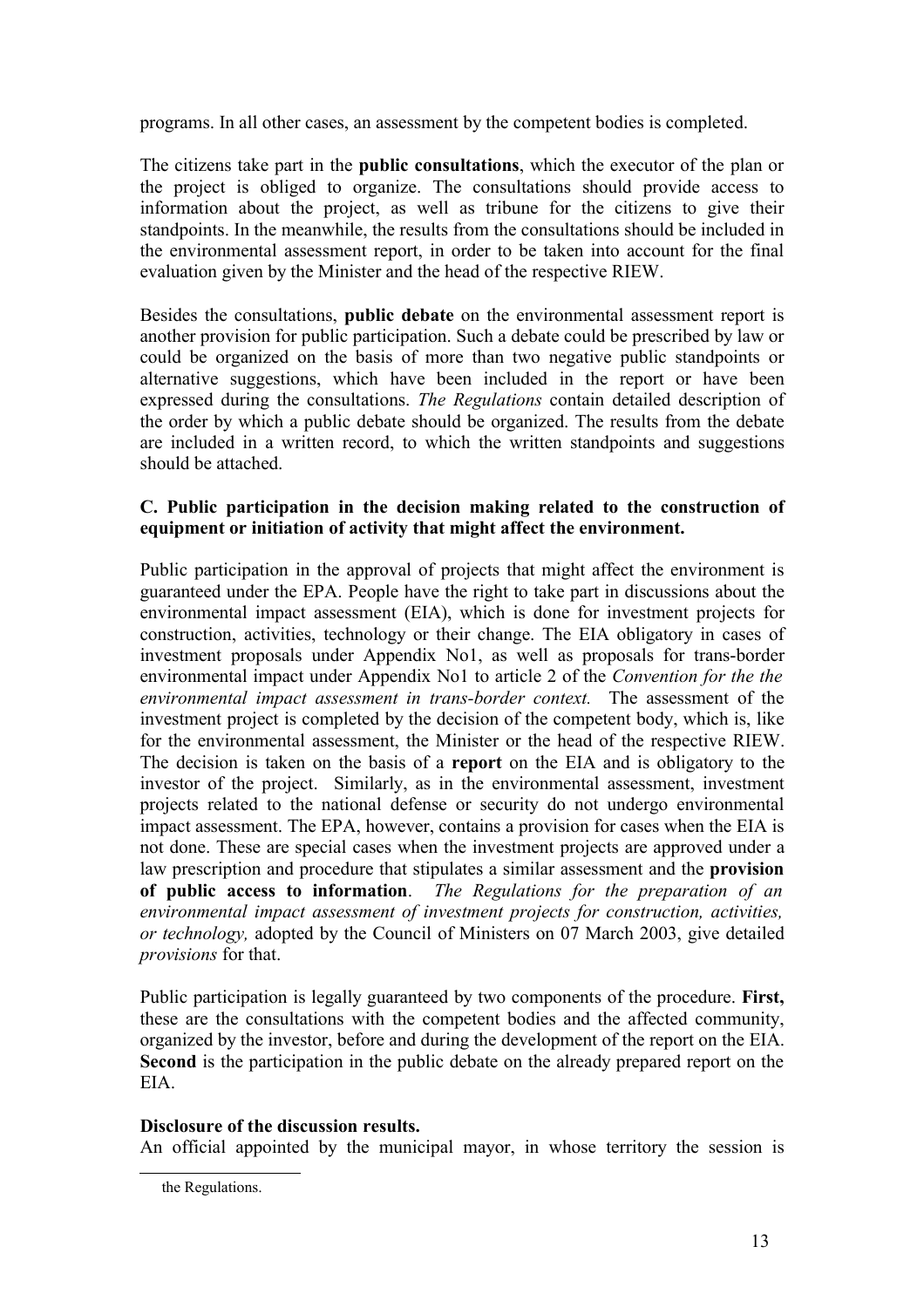conducted, kept the record, which is prescribed by the Provision for the public discussion. The investor is legally bound to provide not only the record and all statements to the competent body, but also its own opinion statement on the suggestions, comments, and objections resulted in the course of the discussion. In case of the emergence of other written proposals for the investment, the Provision gives the freedom to the investor to amend the report on the EIA upon its judgment. If such an amendment is carried out, new public debate should be initiated.

#### **Cases**

*А. Destruction of the engines of missiles SS-23 (obsolete armament of the Bulgarian Army), the village of Gabrovnitsa.*

In the summer of 2002, the implementation of the Memorandum, adopted by the National Assembly, for the destruction of the 11 components of the three missile types *SS-23, Scud,* and *Frog,* which used to be part of the armament of the Bulgarian Army, was initiated. Ten of the components were destructed at the venue nearby the village of Zmeyovo, Stara Zagora. Only the hard fuel engines of the missiles *SS-23* were not destructed. The Bulgarian Telegraph Agency disclosed a "Massage from the expert group at the Bulgarian Academy of Science (BAS) and the University of Chemical Technology and Metallurgy" on 12 August 2002. The message was signed by the president of BAS, Dr. Ivan Yuhnovski and expressed the scholars' disapproval of the methods of destruction of the missile engines. They stressed that burning as a means of destruction had been long rejected in the USA and was not acceptable in Bulgaria either. The experts stated their apprehensions about the negative health and environmental consequences the particular method would bring.

The citizens wanted a public discussion on the BAS prepared report on the environmental impact assessment (EIA). The state, however, represented by the Ministry of the Defense (MD) classified the report under the Protection of Classified Information Act (PCIA). The Ministry of the Environment and Water did not take a firm stance. Mass public protests began. More than a year struggle for access to the classified BAS report and a number of requests to the MOSW and the MD about the level of danger for the population followed. The environmentalists did not give up to seek and impart relevant information, stirring up the public debate for a whole year. As a result of these initiatives, the engines of the missiles were exported to Novaki, Slovakia, where the Slovak missiles *SS-23* had been destructed.

#### *B. Construction of PP "Belene"*

The investigations about the second Power Plant in Bulgaria started in the beginning of the 70s. The site near Belene on the coast of the Danube River was considered as most favorable. In 1992, the construction was frozen. The reasons for the discontinuation were economic. In December 2002, the Council of Ministers decided that the construction of the power plant should be resumed.

On 27 January 2004, a Notifying letter in terms of the construction of PP "Belene" was published on the web site of the National Electric Company (NEC). NEC was pointed as the investor of the construction project. In March 2004, the web sites of NEC and the MOSW announced that the report on the EIA was prepared and sessions for its public discussion were appointed. Public discussions were held in Pleven,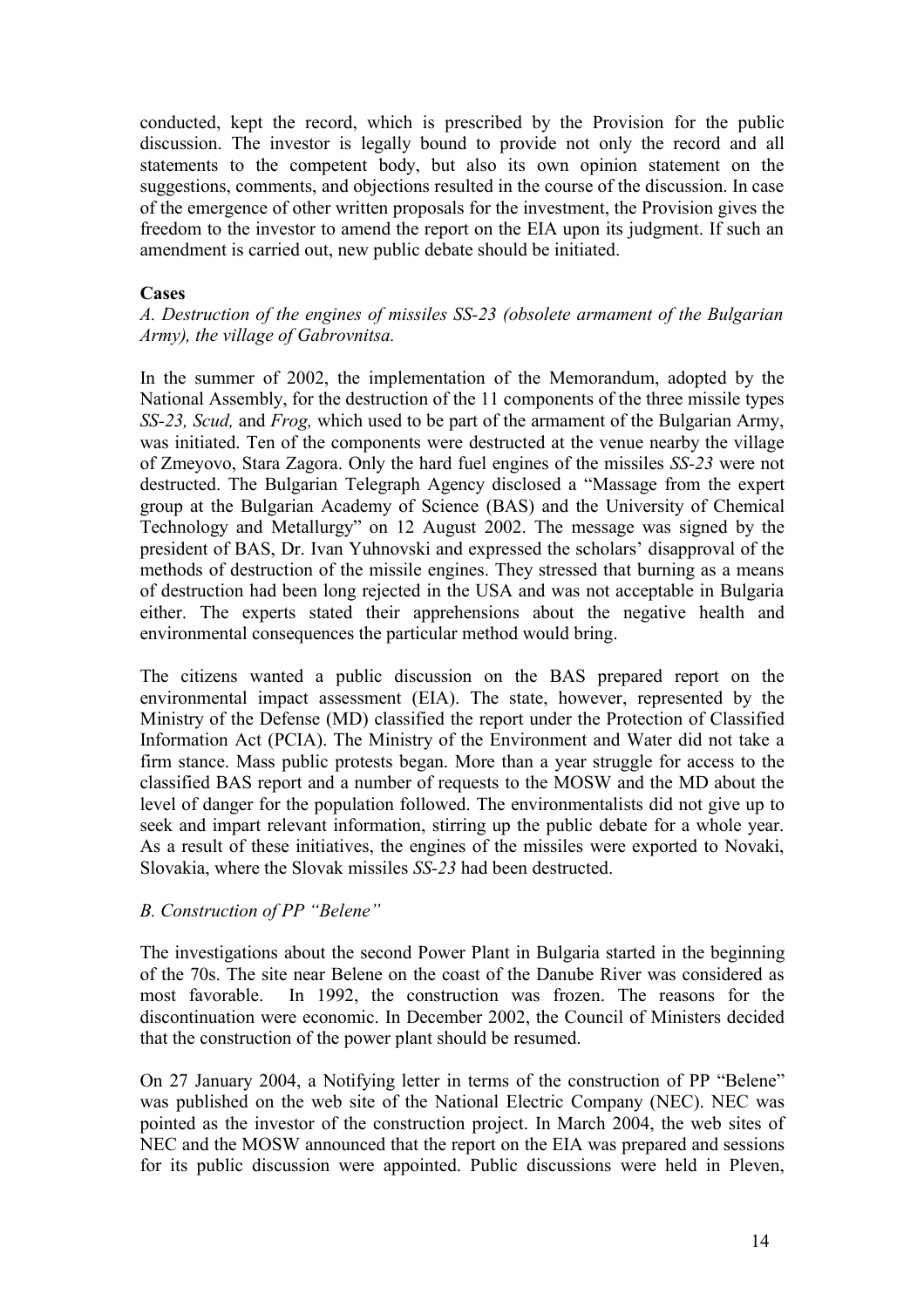Belene, Nikopol, Svishtov, and Sofia. According to the ecologists, however, the current report on the EIA of PP "Belene" did not vive any guarantees for its total safety. The procedure for the election of a firm to develop the EIA was flawed since it was carried out in violation to the Public Procurement Act and the EPA. No evidence for the minimal environmental impact of the implemented project had been included in the report. Moreover, no investigation of the risk of accidents and possible thermal pollutions of the Danube River had been conducted. The potential risk of the seismically unstable region had not been considered either.

As a result of a filed request to the Council of Ministers (CM) by National Movement "Ekoglasnost"-Montana, a paper copy of a recorded decision of the CM was obtained. The decision from 29 April 2004 announced the approval of the report of the Minister of Energy for the construction of PP "Belene" and the agreement over the construction of the PP "Belene", even before the closing of the public debate on the issue. The decision was appealed before the Supreme Administrative Court as it had been taken in violation to the provisions of the Safe Usage of the Atomic Energy Act.

Issue 26 of "BANKER" newspaper from 3 July 2004 contained an article with the following headline: The PP "Belene" Project Became 'Confidential'." According to the articles, the government had classified the project and its access was limited. Mark: top secret was put on it under the Protection of Classified Information Act (PCIA). The whole project information was transferred on electronic holders. Only the Minister of Energy, the Minister of Economics, and the Minister of Finance, who were assigned to lead the negotiations with the investor candidates, had access to the disks. At a secret session of the CM in June, the government had adopted the plan for the construction of the second Bulgarian power plant. Certain dates and terms had been also determined.

At the present, procedures for the appointment of a financial consultant and an architect, announced by NEC under the Public Procurement Act, take place. Related to that process of "no transparency," as defined by some of the candidates, was the last public scandal on the PP "Belene" project, covered by the media in the beginning of September2004.

The debate on the construction of PP "Belene" continues since the scarce information provided by the government brings more vagueness and uncertainty about the project. The first court hearing of the case against the CM decision for the construction of the PP lies ahead.

# **VІІ. Access to justice.**

The right of all to the access to justice was initiated under the EPA in 1991 as a preventive mechanism targeting the administrative inaction, unlawful actions, and even concealing information. The current EPA, adopted in 2001, presumes judicial control over the denials to information access and over the decisions about the environmental impact assessment (EIA).

Under the Bulgarian legislation, the expenses for the lawsuit, like the paid fees, salaries for officials and lawyers, are to be covered after the enactment of the court judgment, i.e. after the final conclusion of the regular instances. The State fees are not high, however.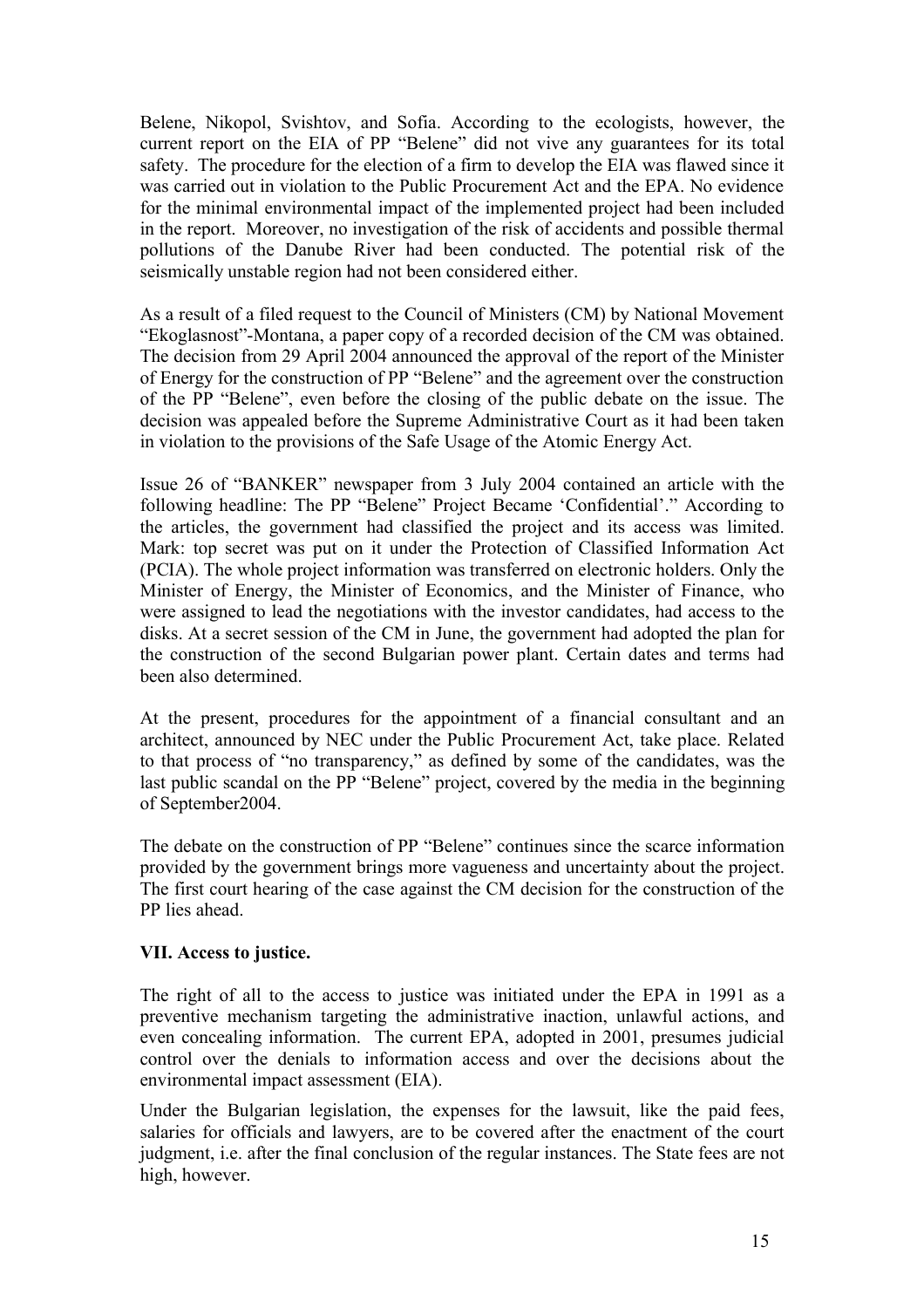Generally, the condition of the "legal interest," i.e. the extent to which the appealed administrative act affects one of the sides, is not applied as a constraint, though there are exemptions. The right to appeal is facilitated by the lack of strict rules that determine the content of the appeal and the lack of requirements for the thorough elicitation in it or later before the court instance of the legal arguments. The court is obliged to review whether all five conditions for the legality of the appealed administrative act are observed. It has the power to repeal or claim the administrative act null and void without the presence of an argument in support of the above, if it finds a reason for that.

In Bulgaria, particular divisions that deal exclusively with administrative justice exist in the regional courts. They administer justice independently and objectively. Furthermore, the Supreme Administrative Court was founded in 1997, which is especially remarkable in its practices. It has distinguished itself as an authority. The confidence in its work is high. The number of the appeals before it increases annually. It has developed a tradition of access to all archived documents. The key documents for each case are accessible on the Internet and the public can get informed about publicly interested cases.

The most serious problem before the access to justice is that the court decisions are not efficiently implemented. In the cases of information denial, it is most common that the guilty institution does not respect the court decision and does not undertake any initiative to provide access to information.

# **VІІІ. Efforts for the capacity building of the administration and the society.**

### **1. Conditions for free association.**

The freedom of association is guaranteed by article 44 of the Bulgarian Constitution. The procedure of the registration of non-profit associations is described in details in the Non-profit Legal Entities Act (NPLEA). Associations and foundations are subject to registration in the regional court, according to their locality. Non-profit entities, working in the public interest, are subject to registration in a special Central Register at the Ministry of Justice. 3300 associations and foundations, 300 out of which are environmental NGOs, have been registered at the Ministry of Justice up to now.

Under article 4 of the NPLEA, the state **could** encourage and support only organizations registered at the Central register for non-profit activity. The state could provide some tax, credit, customs, and financial concessions, prescribed by law. In fact, the only relief for the legal entities of non-profit activity is stipulated in the Local tax Act, under which these entities are free from taxes over donations.

Article 73 of the EPA provides that allocations for the implementation of priority environmental projects and activities, included in national environmental strategies and programs, are administered annually from the state budget. Under the provision of article 74 of the EPA, the municipal budgets also stipulate money for annual initiation of environmental projects and activities upon the suggestions of the municipality mayors.

**2. Efforts for the capacity building of the administration to provide access to environmental information.**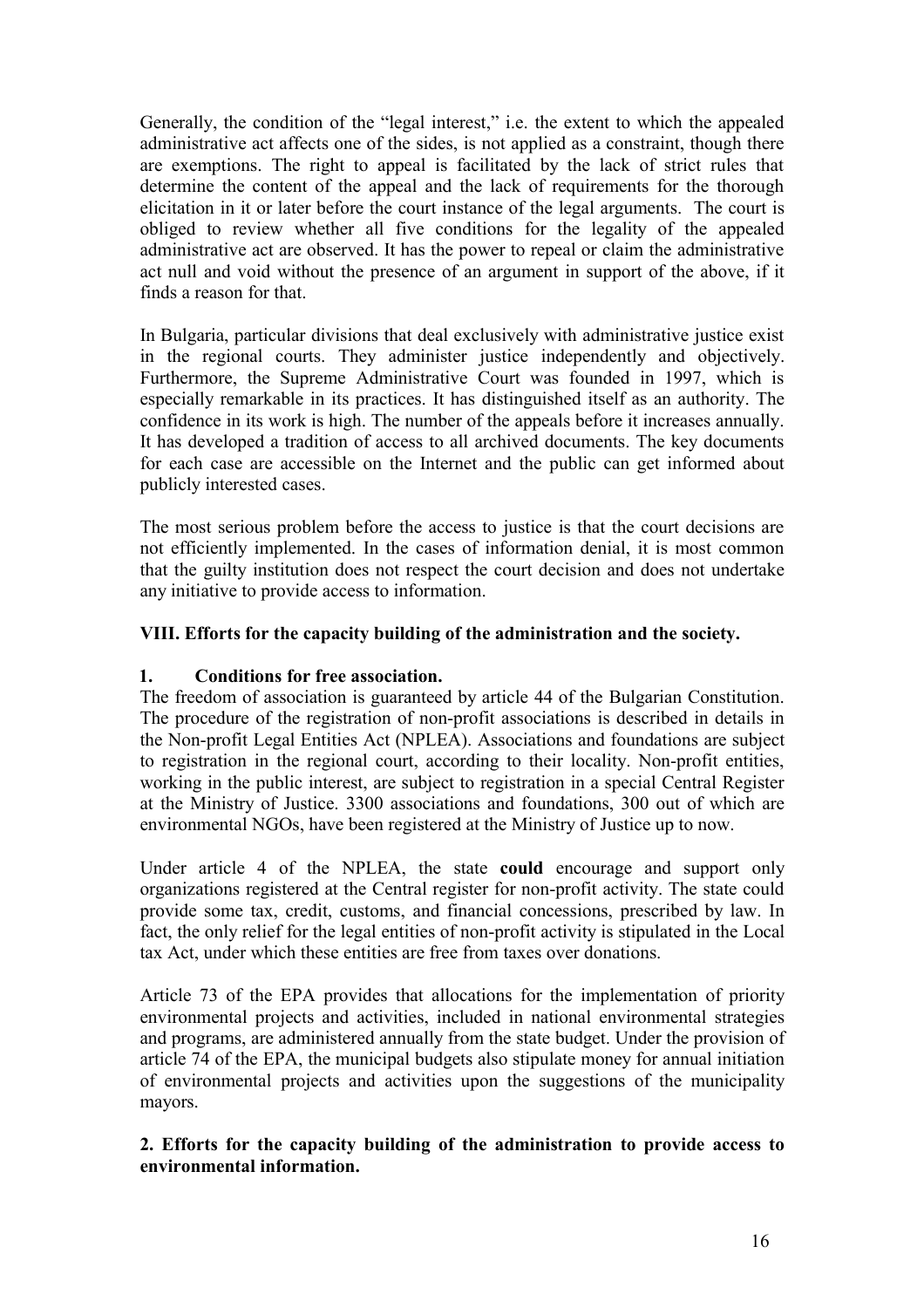The EPA obliges the Ministry of the Environment and Water to define by order the structure and resources, containing environmental information, used by the MOSW and its subordinate bodies. The description of these sources is published on the web site of MOEW.

Under the APIA, the head of every administrative structure is obliged to appoint an official or a team to receive the requests for access to information.

At the end of 2002, such officials are appointed in 66% of the institutions in the country. Most often, these officials perform several tasks—work as clerks, speakers, secretaries, lawyers, or do other administrative services. Very small number (9.1%) of these employees has taken independent decisions upon the received requests so far. This condition hampers the quick and effective provision of not only requested information, but also when it is provided on one's own initiative.

Four orders of the Minister of the Environment and Water from 2003 determine the special internal order for the provision of environmental information at MOSW. Under these orders, the officials at the Front Office Department file all the requests. They redirect the requests, according to the type of information asked, toward the relevant directorates, divisions. The MOSW possesses an information center with permanent Internet access for outside visitors. Thus the citizens have the opportunity to obtain environmental information.

In EEA, orders for internal activities have been adopted in 2004 to regulate the accesss to environmental information.

### **3. Education of state administrative officials.**

According to the State Official Act, the national budget allows for money allocations for the increase of the professional quality of the institution employees. The Institute for Public Administration and European Integration (IPAEI) was established for the purpose.

During the last year the IPAEI has included the right of access to information and its exemptions as a topic of several educational seminars for the administration. Lecturers from AIP participated in six of the organized seminars, where over 200 state officials were trained.

In the Ministry of Environment and Water, workshops and consultation trainings have been organized to increase the capacity of the officials to provide access to information. State officials take part in training sessions, organized by NGOs, concerning the access to information.

#### **4. State officials' handbooks.**

In the MOEW's web page "A guideline for the implementation of the Aarhus Convention" has been published. It provides the necessary information concerning the access to information issues, public participation in decision making and access to justice.